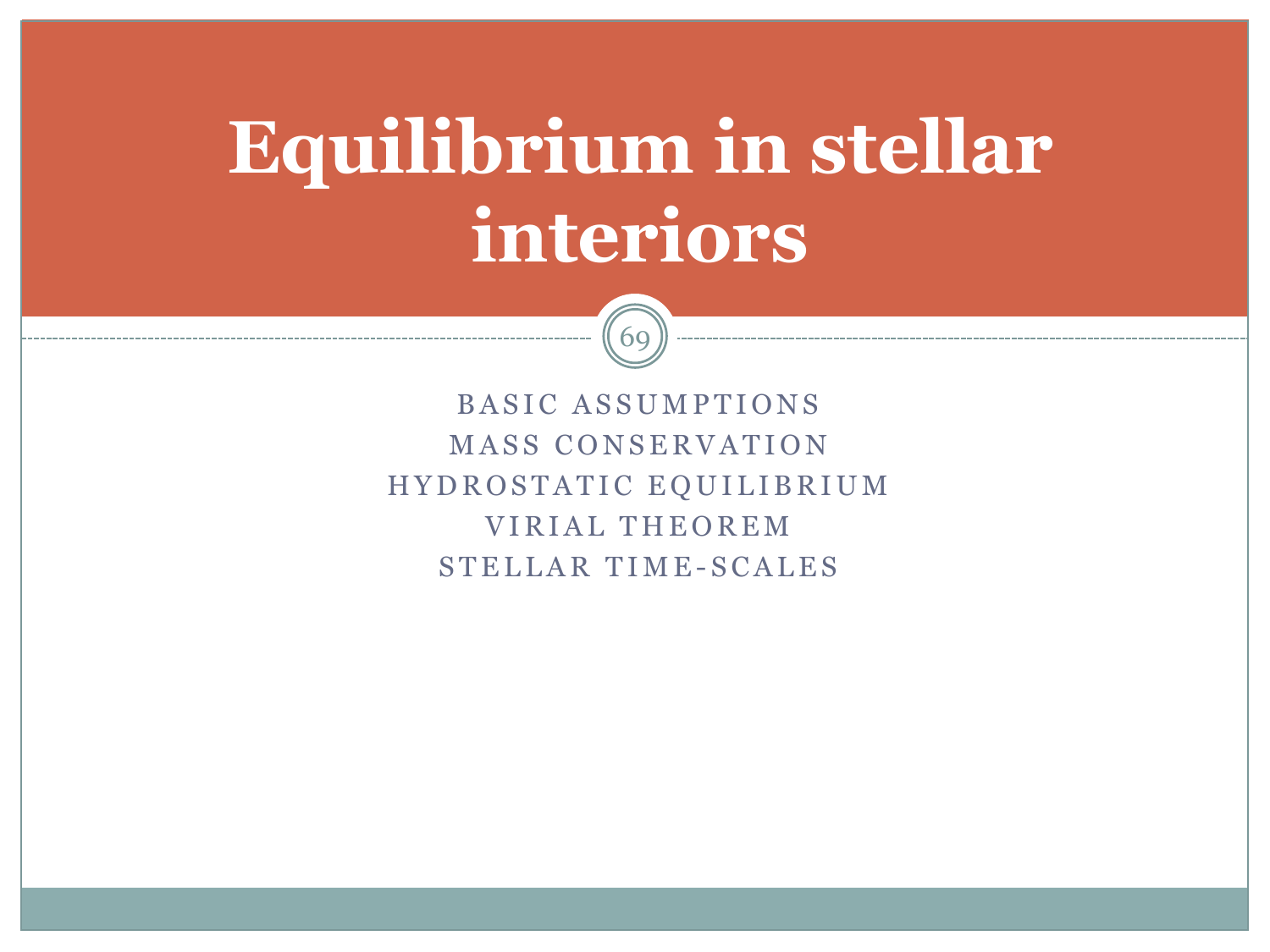## **Introduction and recap (1)**

70

Definition of **a star** as an object:

- Bound by self-gravity
- Radiates energy that is primarily released by nuclear fusion reactions in the stellar interior

Other energy sources are dominant during star formation and stellar death:

- **Star formation**  before the interior is hot enough for significant fusion, gravitational potential energy is radiated as the radius of the forming star contracts. *Protostellar or pre-main-sequence evolution.*
- **Stellar death**  remnants of stars (white dwarfs and neutron stars) radiate stored thermal energy and slowly cool down. Sometimes refer to these objects as stars but more frequently as *stellar remnants*.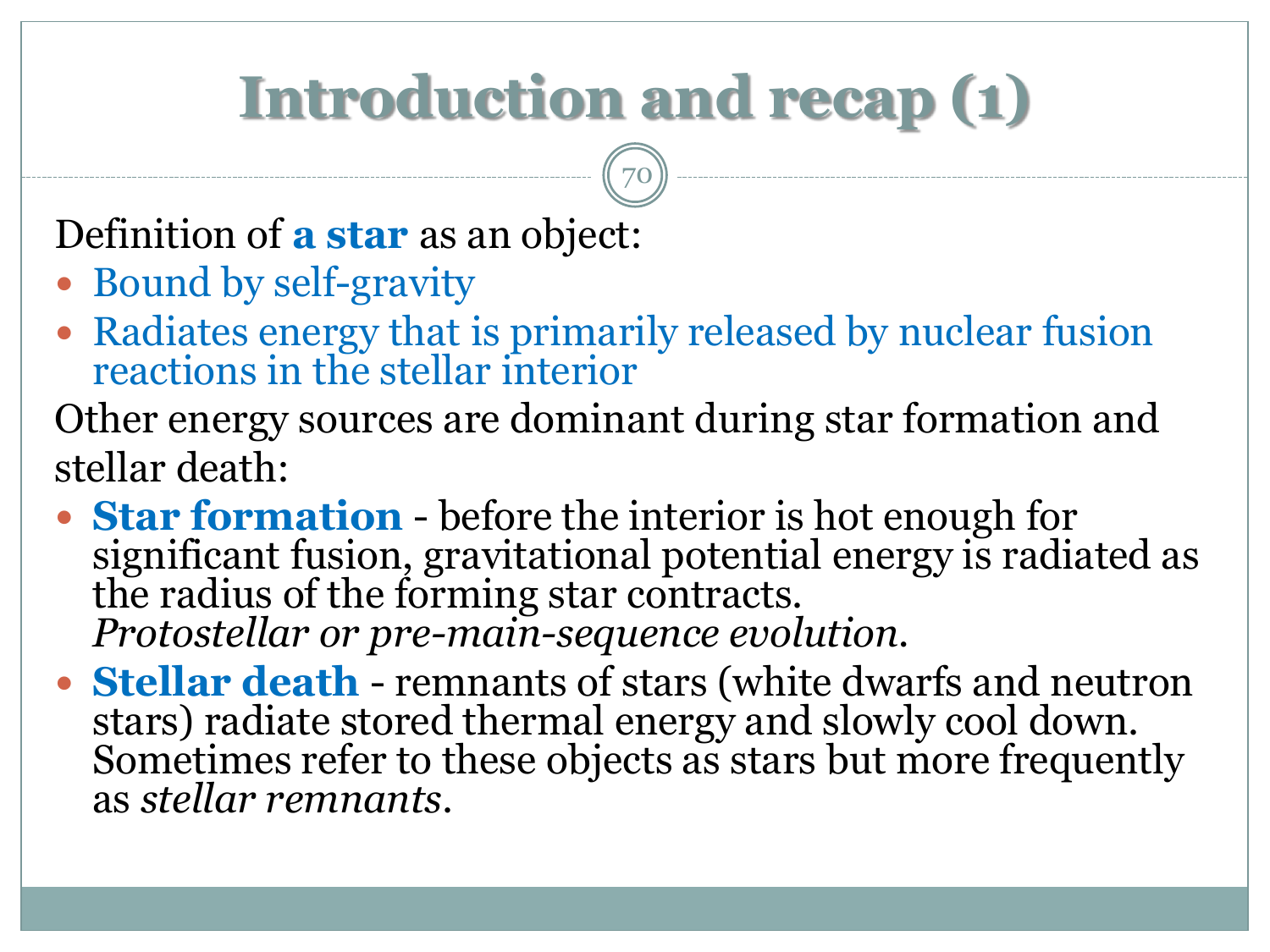# **Introduction and recap (2)**

71

#### With this definition:

- **planets** are not stars no nuclear fusion.
- objects in which release of gravitational potential energy is always greater than fusion are not stars either – these are called **brown dwarfs.**

Distinction between brown dwarfs and planets is less clear, most people reserve "planet" to mean very low mass bodies in orbit around a star.

Irrespective of what we call them, physics of stars, planets, stellar remnants is similar. Balance between:

- **Gravity**
- **Pressure**

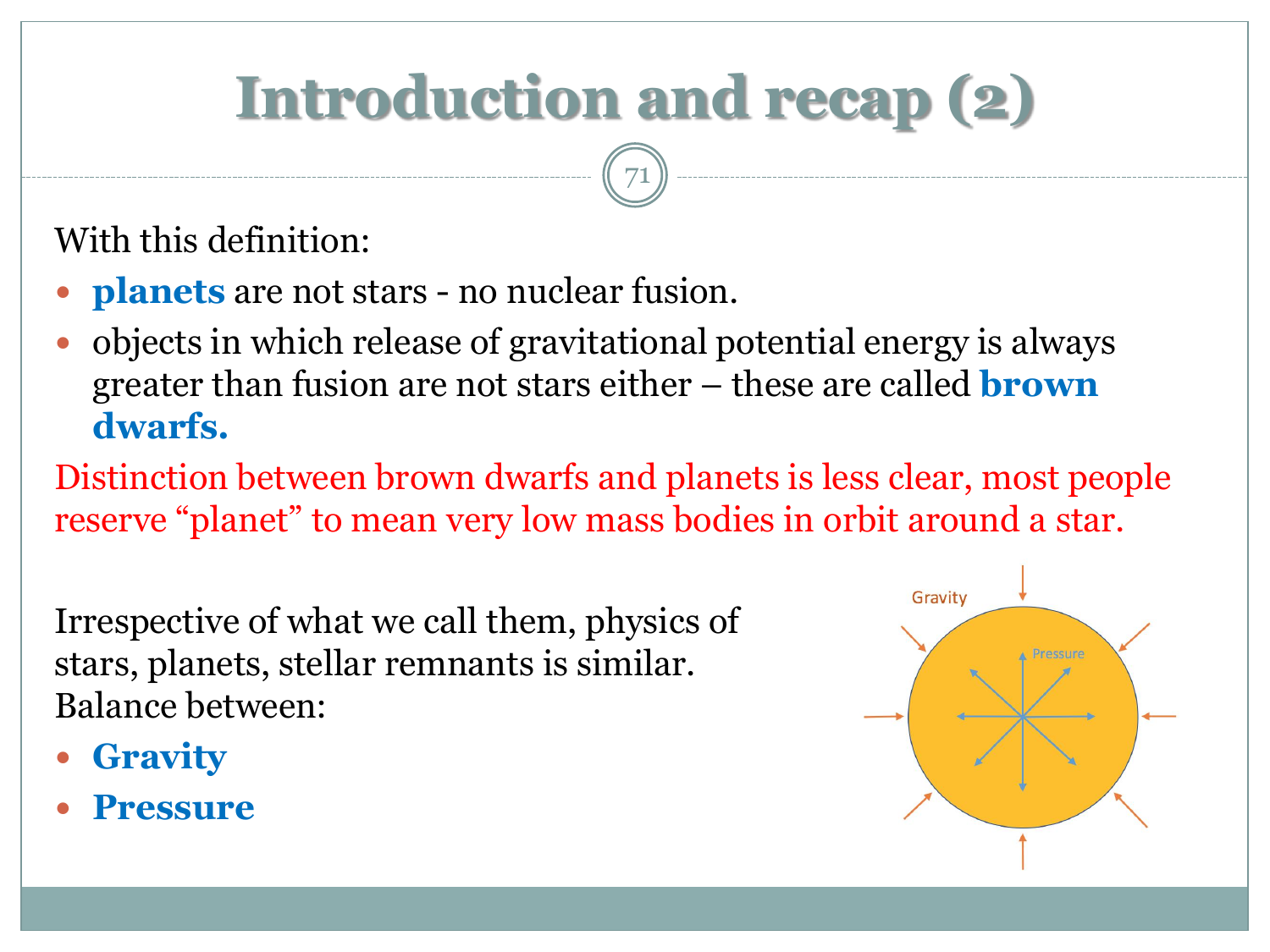# **Basic assumptions (1)**

72

What are the **main** physical processes which **determine** the structure of **stars**?

- Stars are **held together** by **gravitation** attraction exerted on each part of the star by all other parts
- Collapse is **resisted** by internal thermal **pressure**.
- These two forces play the principal role in determining stellar structure they must be (at least almost) in balance. If they are not, the star will explode or collapse on very short (dynamical) time-scale. Since stars do seem to be rather stable on time-scale of millennium, the balance is good.
- Stars **continually radiating** energy into space. As they do not seem to cool dramatically on the civilization lifetime-scale, an energy source must exist (we will see later that thermal energy is not enough).
- Theory must describe **origin of energy** and **transport to surface**.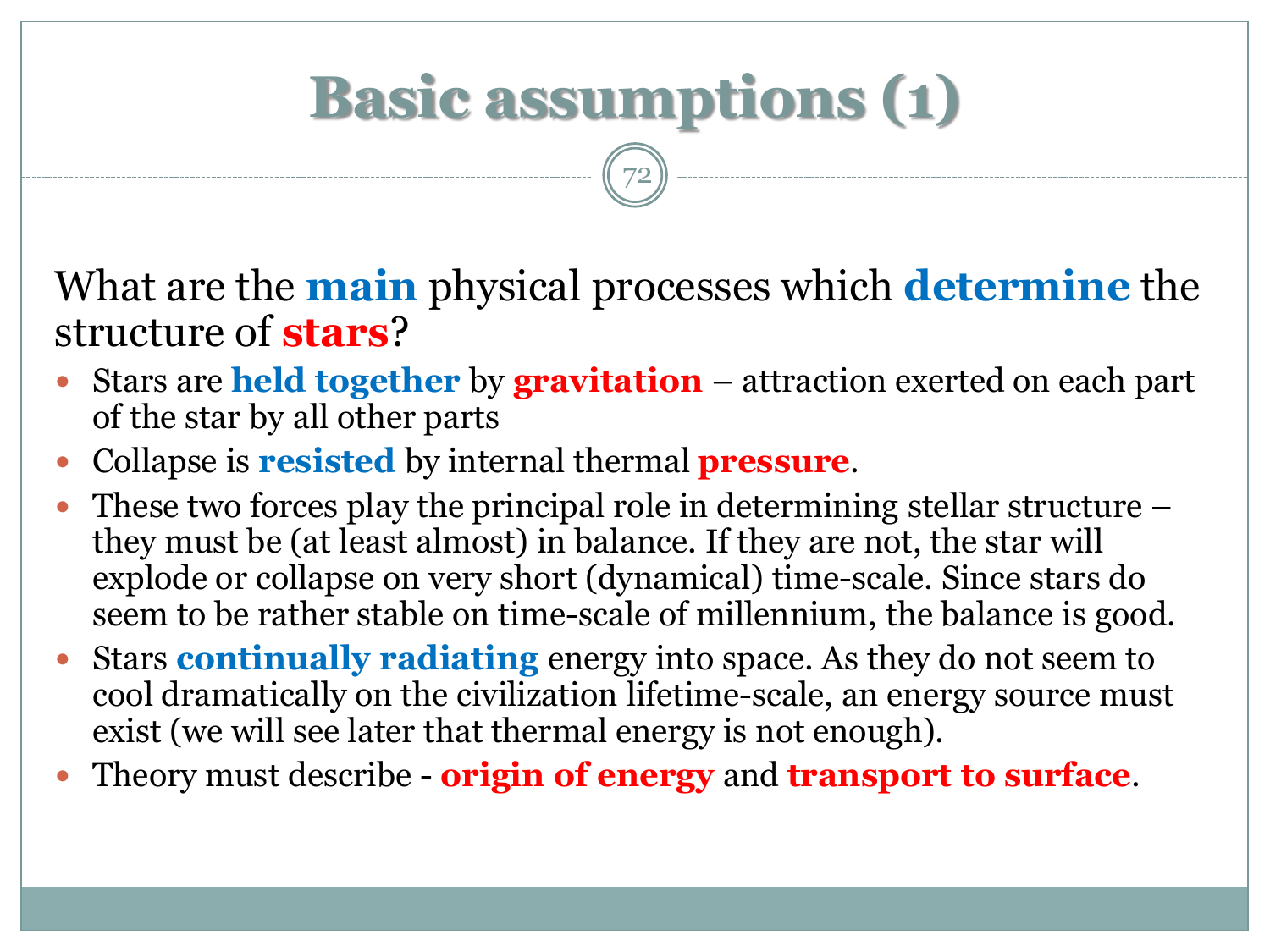## **Basic assumptions (2)**

 $\binom{73}{}$ 

We make two fundamental assumptions :

- 1. Neglect the rate of change of properties assume constant with time.
- 2. All stars are spherical and symmetric about their centres. Thus, all quantities (e.g., density, temperature, pressure) depend only on the distance from the centre of the star - radius *r*.

Density as function of radius is  $\rho(r)$ . If  *is the mass interior to*  $*r*$ *, then:* 

 $\int_{0}^{r} 4\pi r^{2} \rho(r) dr$ 

 $dm = 4\pi r^2 \rho dr$ 

Differential form of this equation is: Two equivalent ways of describing the star:

• Properties as *f(r)*: e.g. temperature *T(r)*

• Properties as *f(m)*: e.g. *T(m)*

Second way often more convenient, because (ignoring mass loss) total mass M of the star is fixed, while radius R evolves with time.

We will start with these assumptions and later reconsider their validity.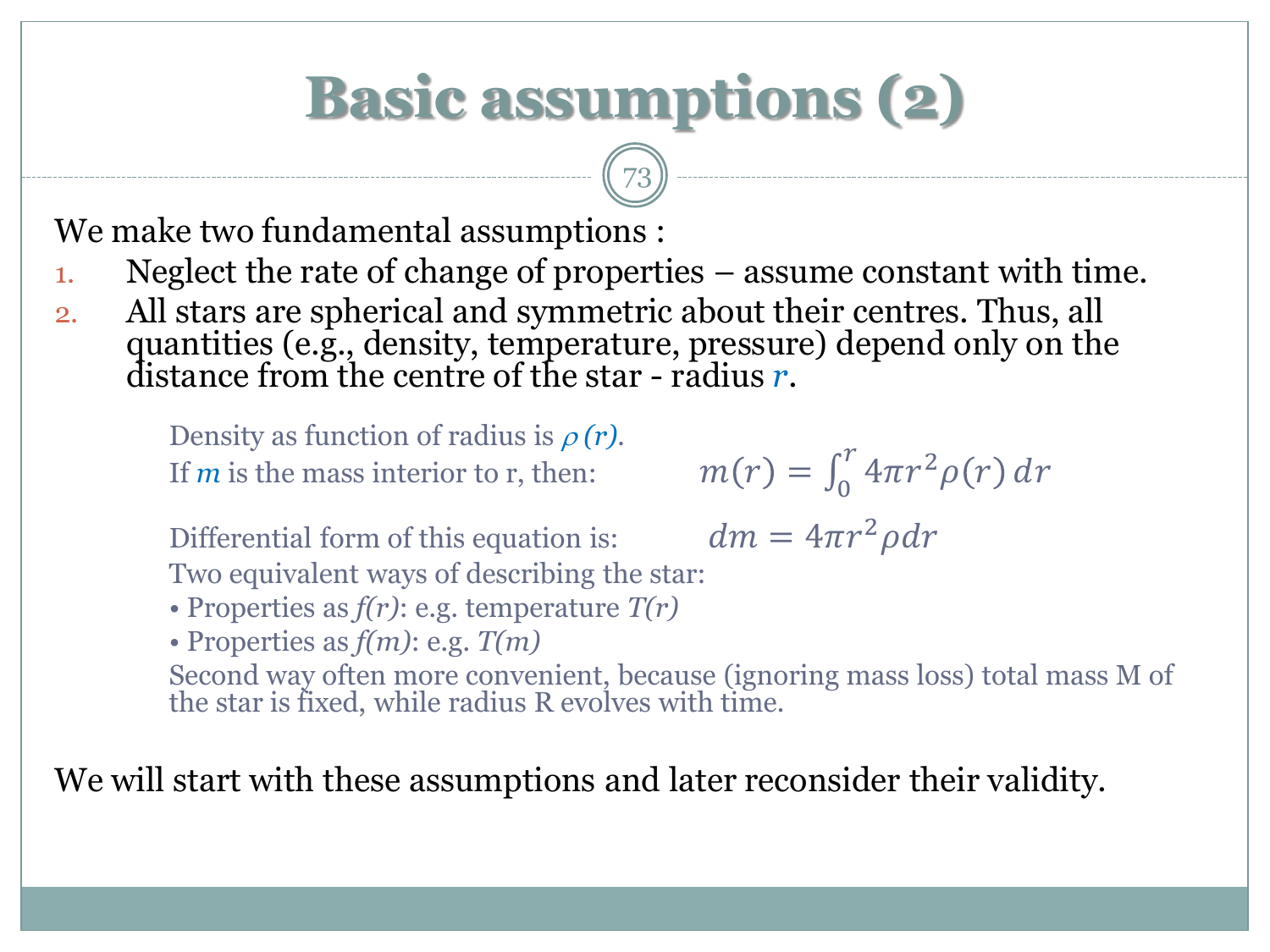#### **Stellar structure**

74

For our stars – which are isolated, static, and spherically symmetric – there are **four** basic equations to describe structure. All physical quantities depend on the distance from the centre of the star alone

- **Conservation of mass**
- **Equation of hydrostatic equilibrium**: at each radius, forces due to pressure differences balance gravity
- **Conservation of energy**: at each radius, the change in the energy flux equals the local rate of energy release
- **Equation of energy transport**: relation between the energy flux and the local gradient of temperature

These basic equations supplemented with

- **Equation of state** (pressure of a gas as a function of its density and temperature)
- **Opacity** (how opaque the gas is to the radiation field)
- Nuclear energy generation rate as  $f(\rho, T)$ .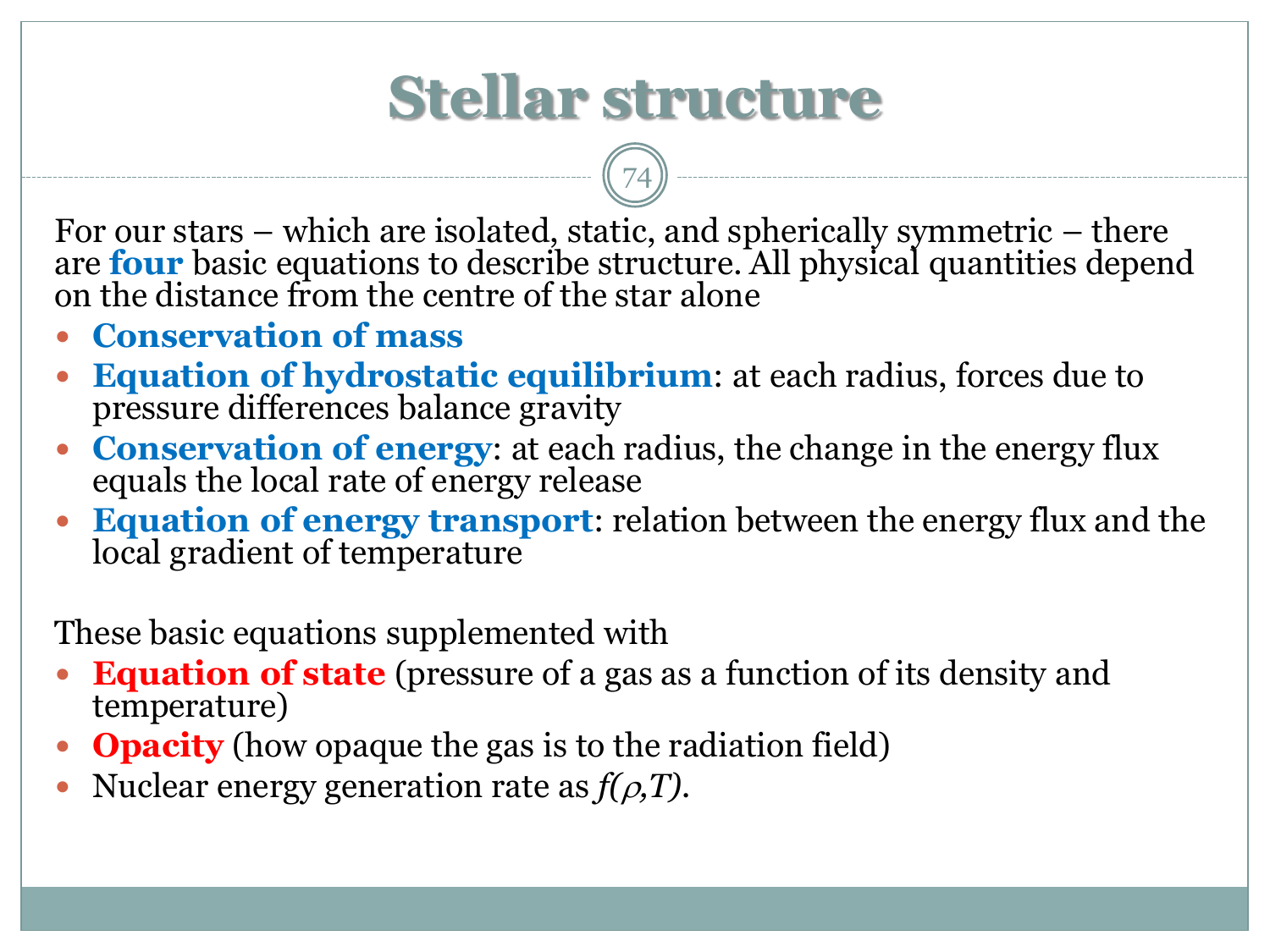### **Equation of mass conservation**

75

- Mass *m*(*r*) contained within a star of radius *r* is determined by the density of the gas  $\rho(r)$ .
- Consider a thin shell inside the star with radius *r* and outer radius *r+dr* :
- $dV = 4\pi r^2 dr$
- $dM = dV\rho(r) = 4\pi r^2 \rho(r) dr$
- In the limit where  $dr \rightarrow 0$ :

$$
\frac{dM}{dr} = 4\pi r^2 \rho(r)
$$

This the **equation of mass conservation**.

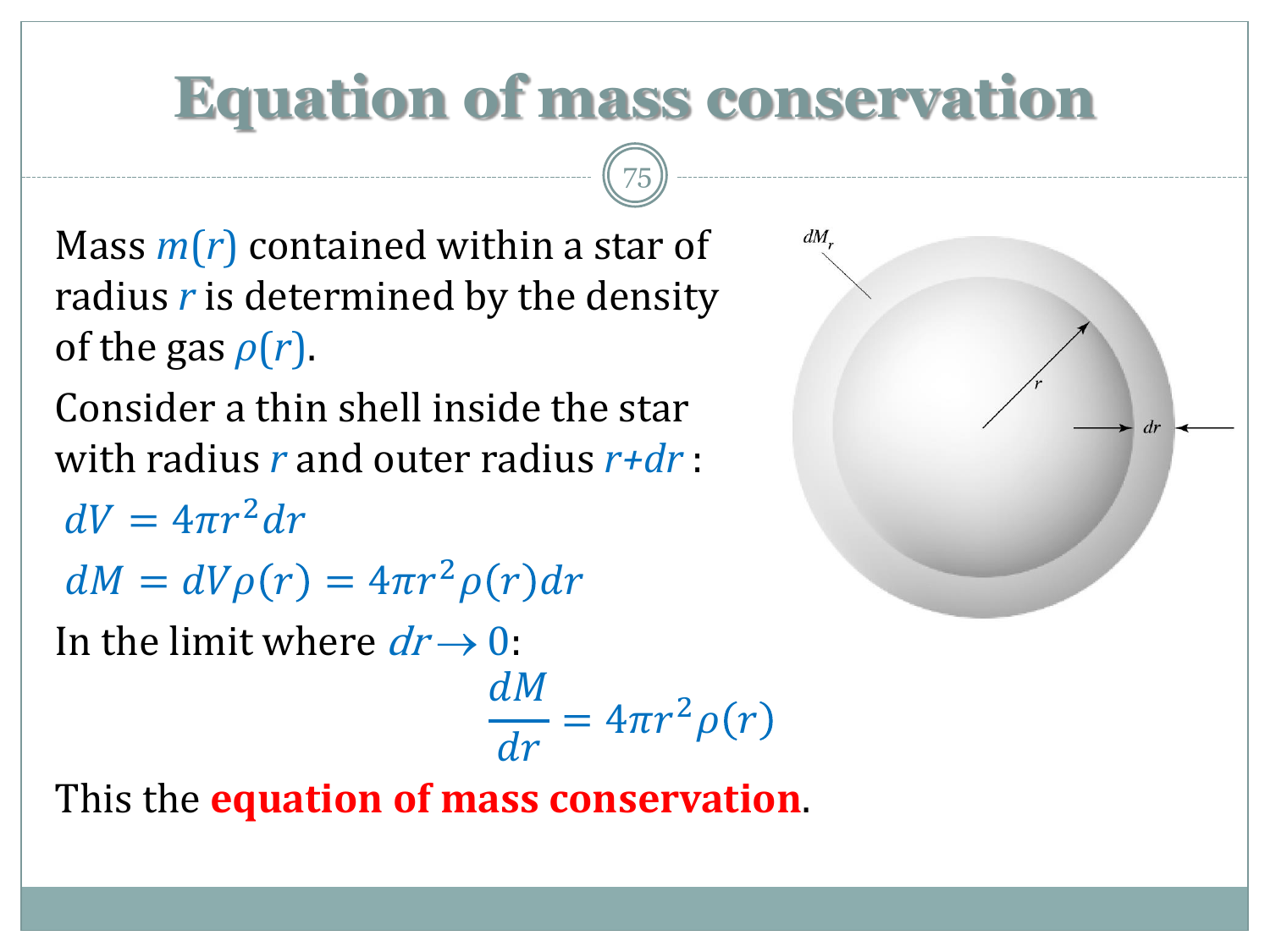## **Hydrostatic equilibrium (1)**

76

 $r + dr$ 

P(r+dr

 $P(r)$ 

gravity

 Balance between gravity and gradient of internal pressure is known as hydrostatic equilibrium.



- Its surface area = *ds*
- $\circ$  Mass of the element:  $dm = \rho(r) ds dr$
- Mass of gas in the star at smaller radii:  $m = m(r)$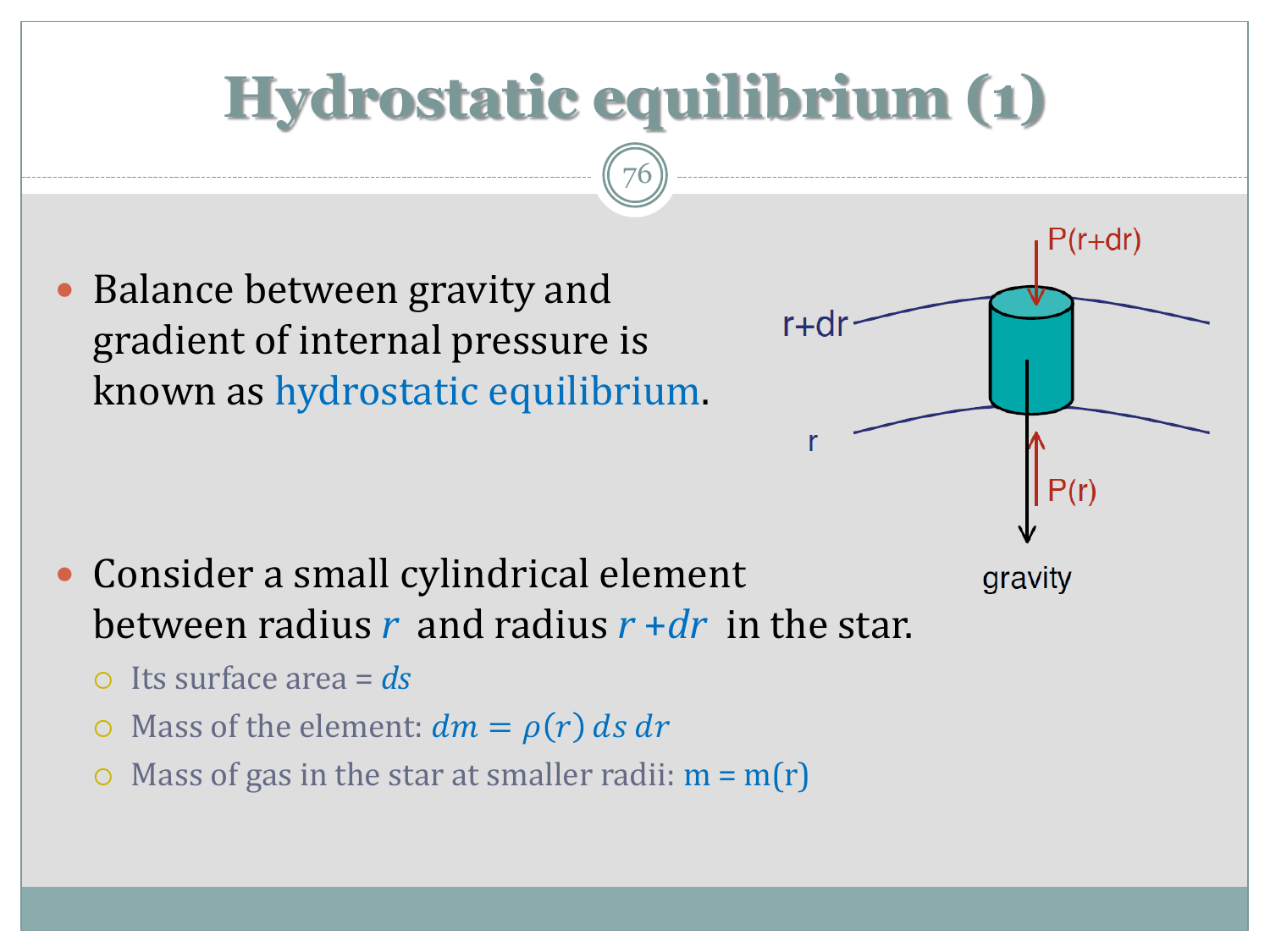### **Hydrostatic equilibrium (2)**

77

Consider forces acting in radial direction:

 Outward force: pressure exerted by stellar material on the bottom face:

$$
F_{P,b} = P(r)ds
$$

r+dr

- Inward forces:
	- Gravity (gravitational attraction of all stellar material lying within *r*):

$$
F_g = -\frac{Gm}{r^2} dm = \frac{Gm}{r^2} \rho(r) ds dr
$$

 Pressure exerted by stellar material on the top face:  $F_{P,t} = P(r + dr)ds$ 

gravity

 $P(r)$ 

 $P(r+dr)$ 

• In hydrostatic equilibrium:

$$
F_{P,b} = F_{P,t} + F_g
$$

$$
P(r)ds = P(r+dr)ds + \frac{Gm}{r^2} \rho(r) ds dr
$$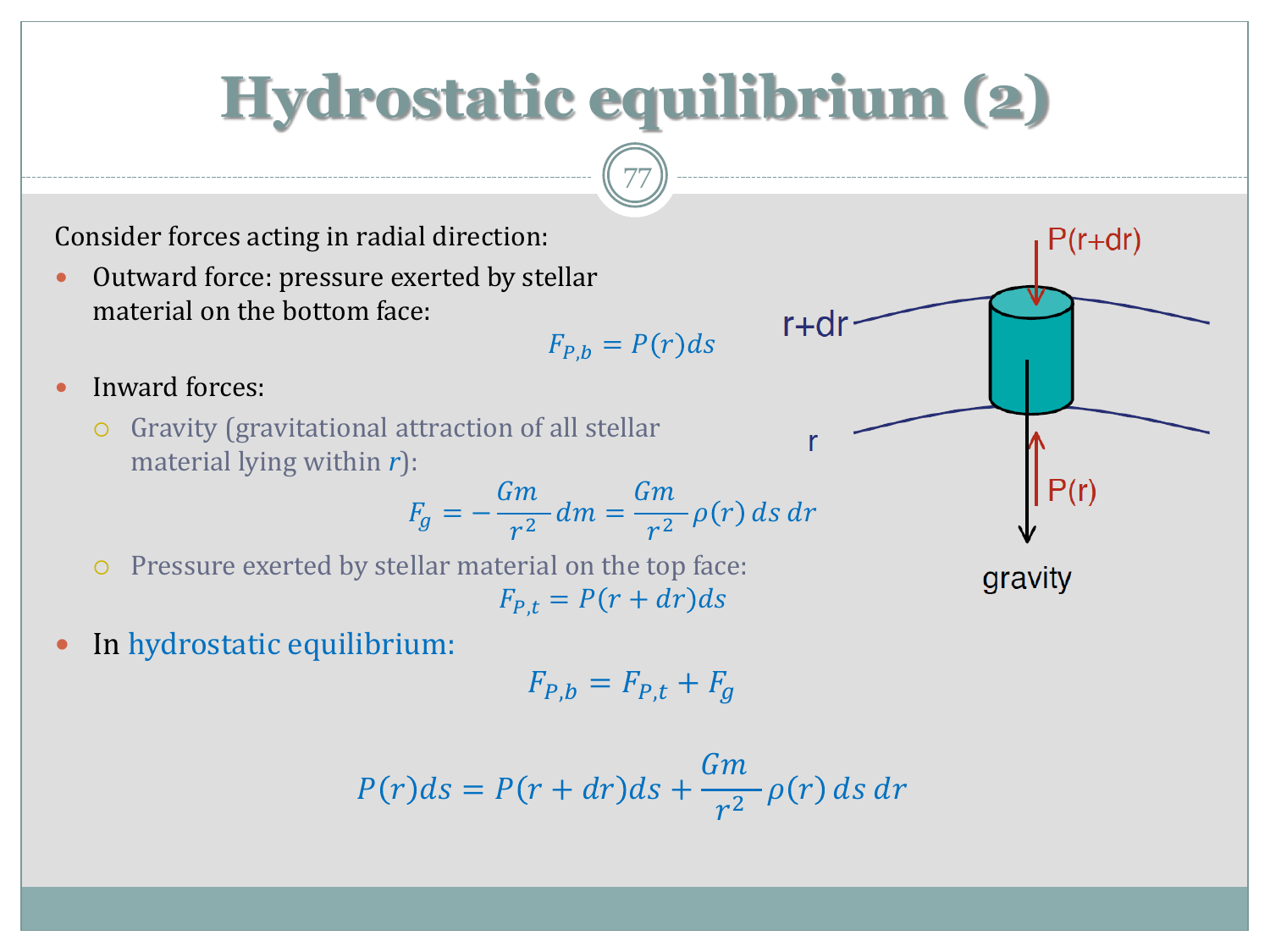

If we consider an infinitesimal element, we write for  $dr \rightarrow 0$ 

$$
\frac{P(r+dr)-P(r)}{dr}=\frac{dP(r)}{dr}
$$

Hence rearranging above, we get the equation of hydrostatic equilibrium:

$$
\frac{dP(r)}{dr} = -\frac{Gm}{r^2} \rho(r)
$$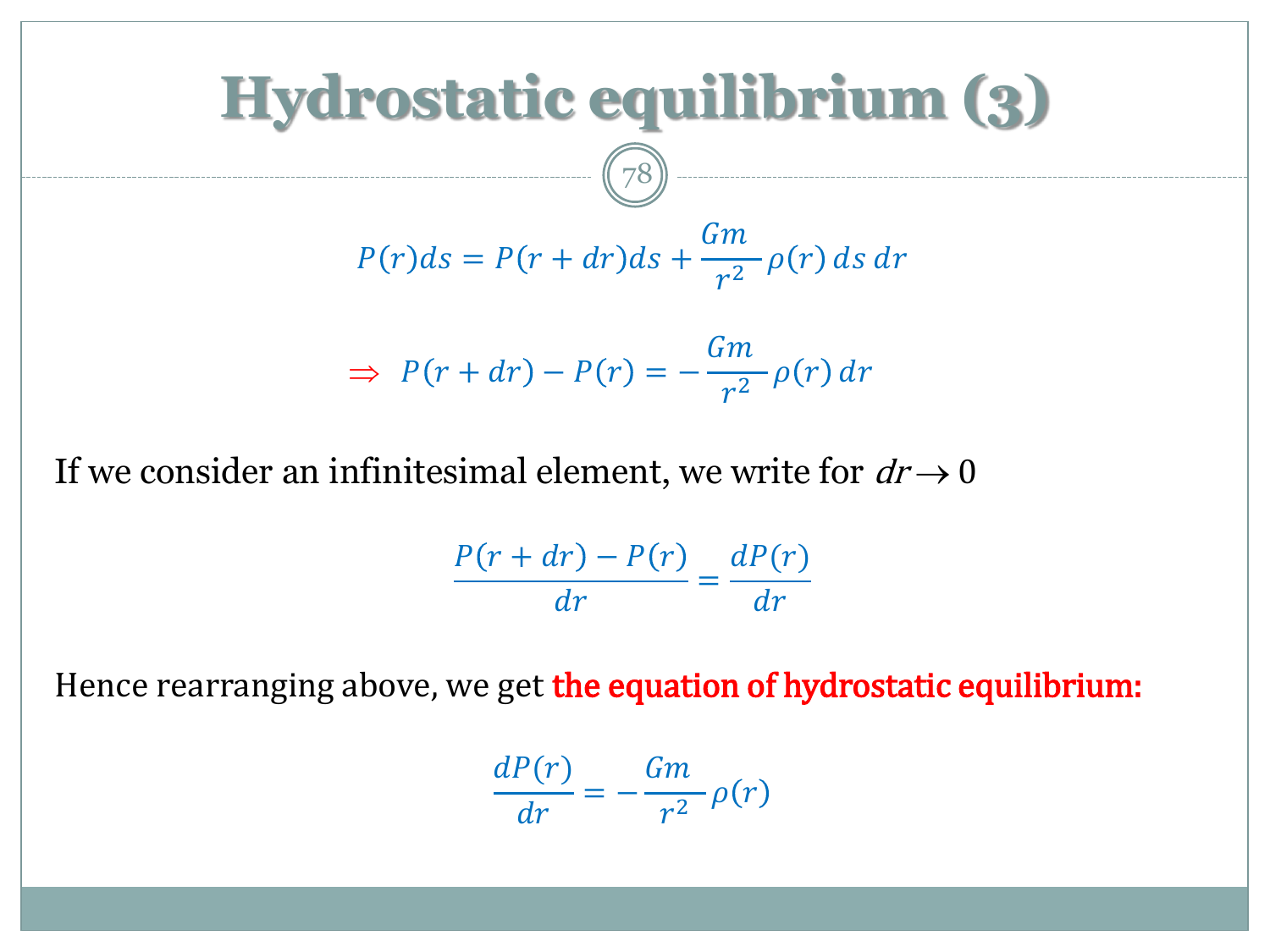### **Hydrostatic equilibrium (4)**

79

The equation of hydrostatic equilibrium:

 $dP(r)$  $\, dr \,$ = −  $Gm$  $\frac{1}{r^2} \rho(r)$ 

Combining it with the equation of mass conservation, we obtain an **alternate** form of hydrostatic equilibrium equation, in which enclosed mass  $m$  is used as the dependent variable:

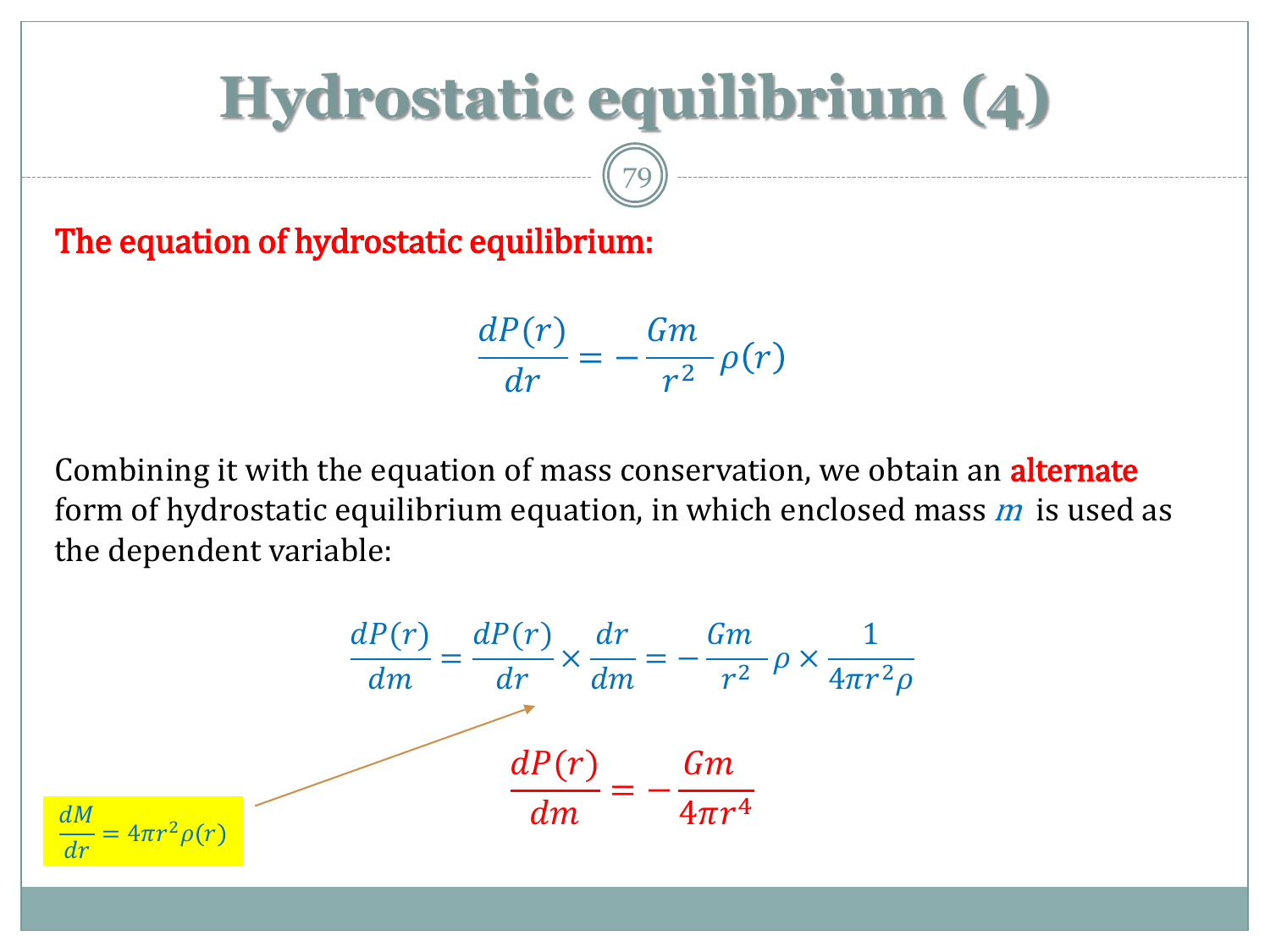# **Hydrostatic equilibrium (5)**

80

Properties of the equation of hydrostatic equilibrium:  $dP(r)$  $\frac{dr}{ }$ = −  $Gm$  $\frac{m}{r^2} \rho(r)$ 

- 1) Pressure always **decreases** outward
- 2) Pressure gradient vanishes at  $r = 0$
- 3) Condition at surface of star:  $P = 0$  (to a good first approximation)

(2) and (3) are **boundary conditions** for the hydrostatic equilibrium equation.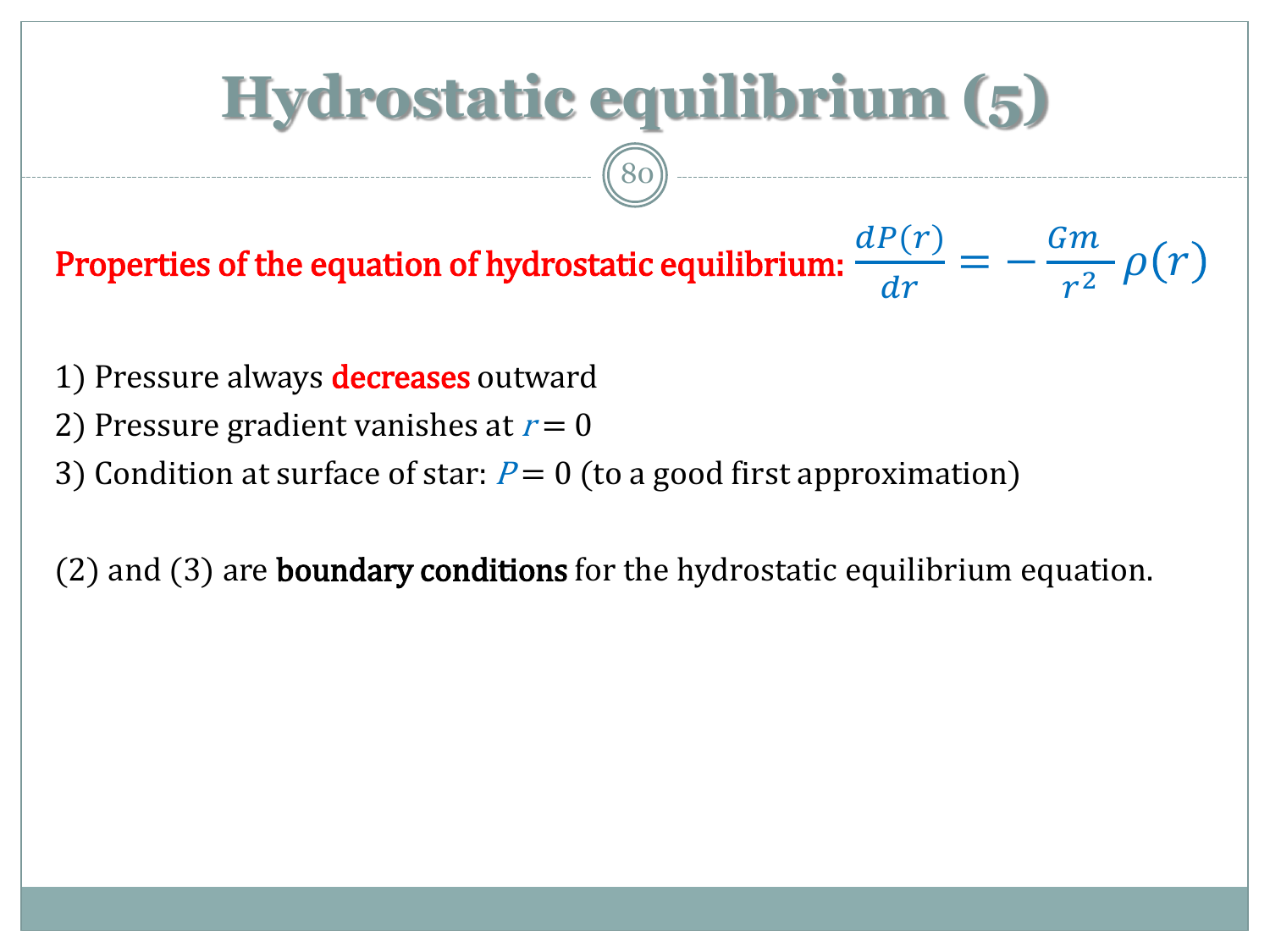# **Accuracy of hydrostatic assumption (1)**

We have assumed that the gravity and pressure forces are balanced – how valid is that? Consider the case where the outward and inward forces are not equal, there will be a resultant force acting on the element which will give rise to an acceleration  $a$ :

81

$$
P(r + dr)ds + \frac{Gm}{r^2} \rho(r) ds dr - P(r)ds = dm \times a = a \rho(r) ds dr
$$
  
\n[Applying Newton's second law (*F*=*ma*) to the cylinder]  
\nacceleration = 0 everywhere if star static  
\n
$$
\frac{dP(r)}{dr} + \frac{Gm}{r^2} \rho(r) = a \rho(r)
$$

Now acceleration due to gravity is  $g = \frac{Gm}{r^2}$  $r^2$ 

> $dP(r)$  $\frac{d^2y}{dr^2} + g\rho(r) = a\rho(r)$

This is a generalized form of the equation of hydrostatic support.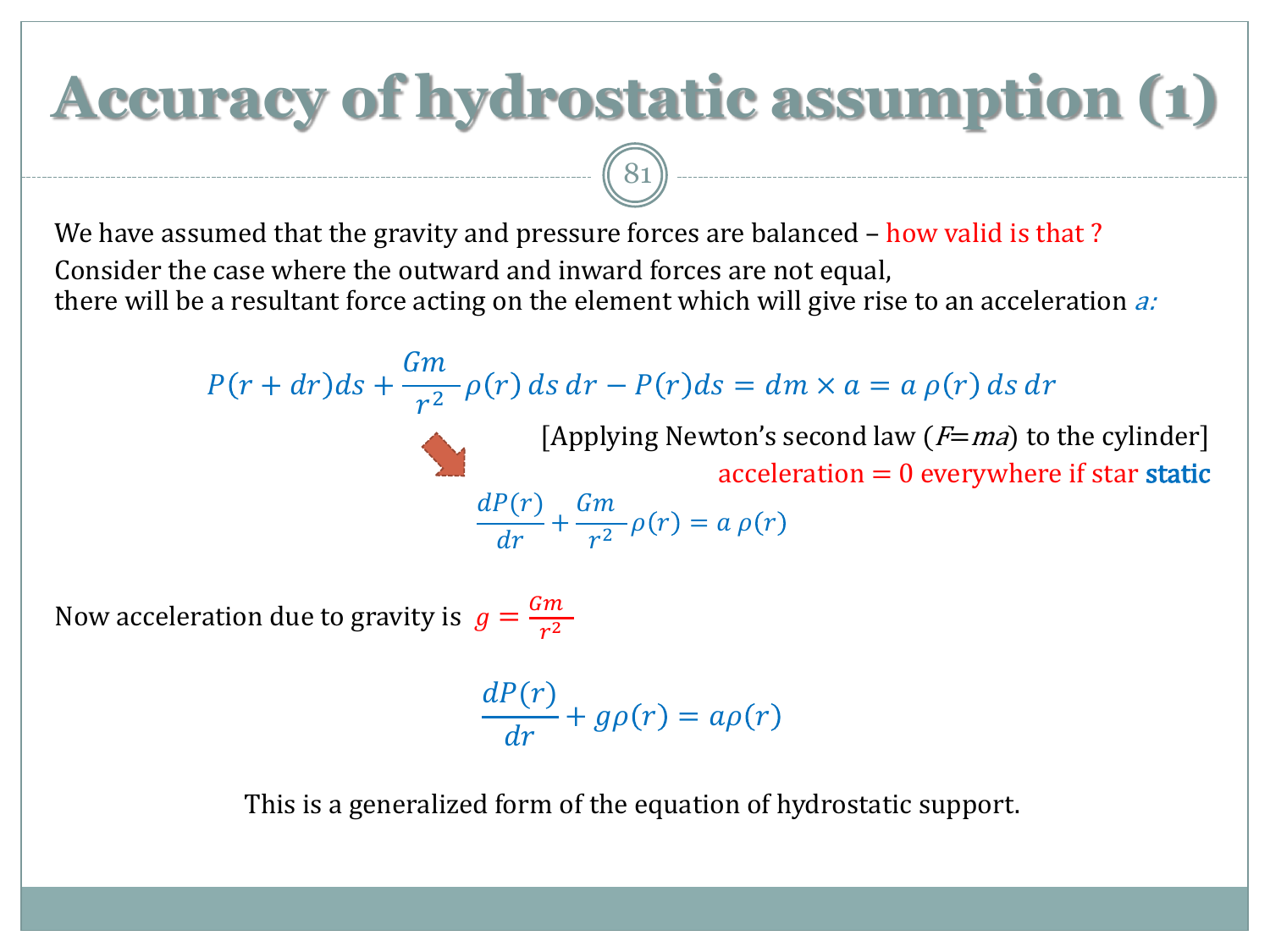# **Accuracy of hydrostatic assumption (2)**

82

 $dP(r)$  $\frac{d^2y}{dr^2} + g\rho(r) = a\rho(r)$ 

Now suppose there is a resultant force on the element (LHS $\neq$ 0). Suppose their sum is small fraction of gravitational term  $(\beta)$ :  $\beta g \rho(r) = a \rho(r)$ Hence there is an inward acceleration of

 $a = \beta g$ 

Assuming it begins at rest, the spatial displacement  $d$  after a time t is

$$
d = \frac{1}{2}at^2 = \frac{1}{2}\beta gt^2
$$

#### Calculate!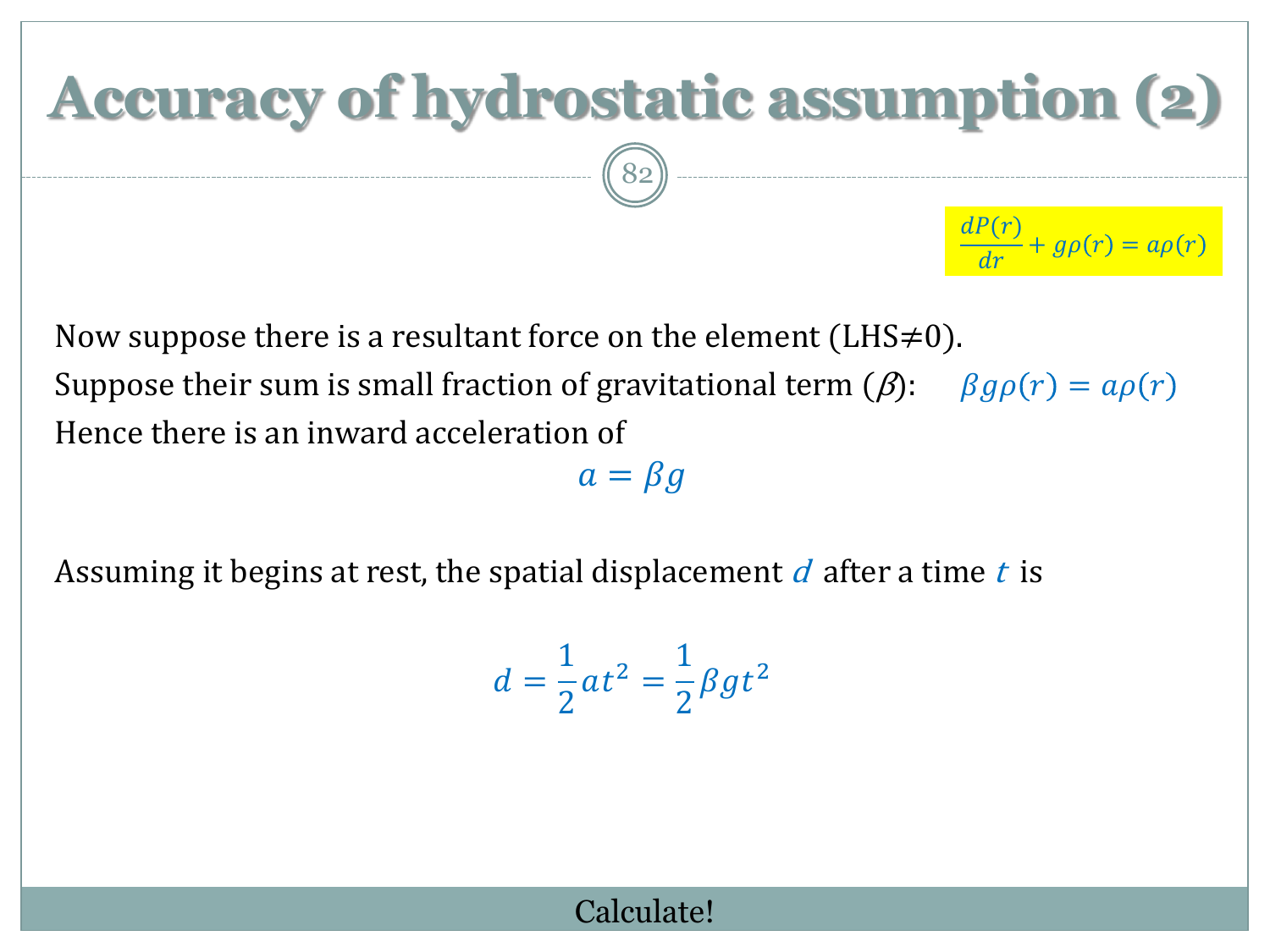#### **Accuracy of spherical symmetry assumption**

Stars are rotating gaseous bodies – to what extent are they flattened at the poles? If so, departures from spherical symmetry must be accounted for.

Consider mass m near the surface of a star of mass M and radius  $r$ .

83

Element will be acted on by centrifugal force  $F_c = m\omega^2 r$ , where  $\omega$  = angular velocity of the star.

There will be **no** departure from spherical symmetry provided that

$$
\frac{F_c}{F_g} = m\omega^2 r / \frac{GMm}{r^2} \ll 1 \quad \text{or} \quad \omega^2 \ll \frac{GM}{r^3}
$$

Solar rotation period is about  $P \approx 27$  days.

Angular velocity  $\omega{=}2\pi/\text{P}{\approx}2.7{\times}10^{\text{-}6} \text{ s}$  $F_c / F_g \sim 2 \times 10^{-5}$ 

…even rotation rates much faster than that of the Sun are negligibly small to influence star's structure.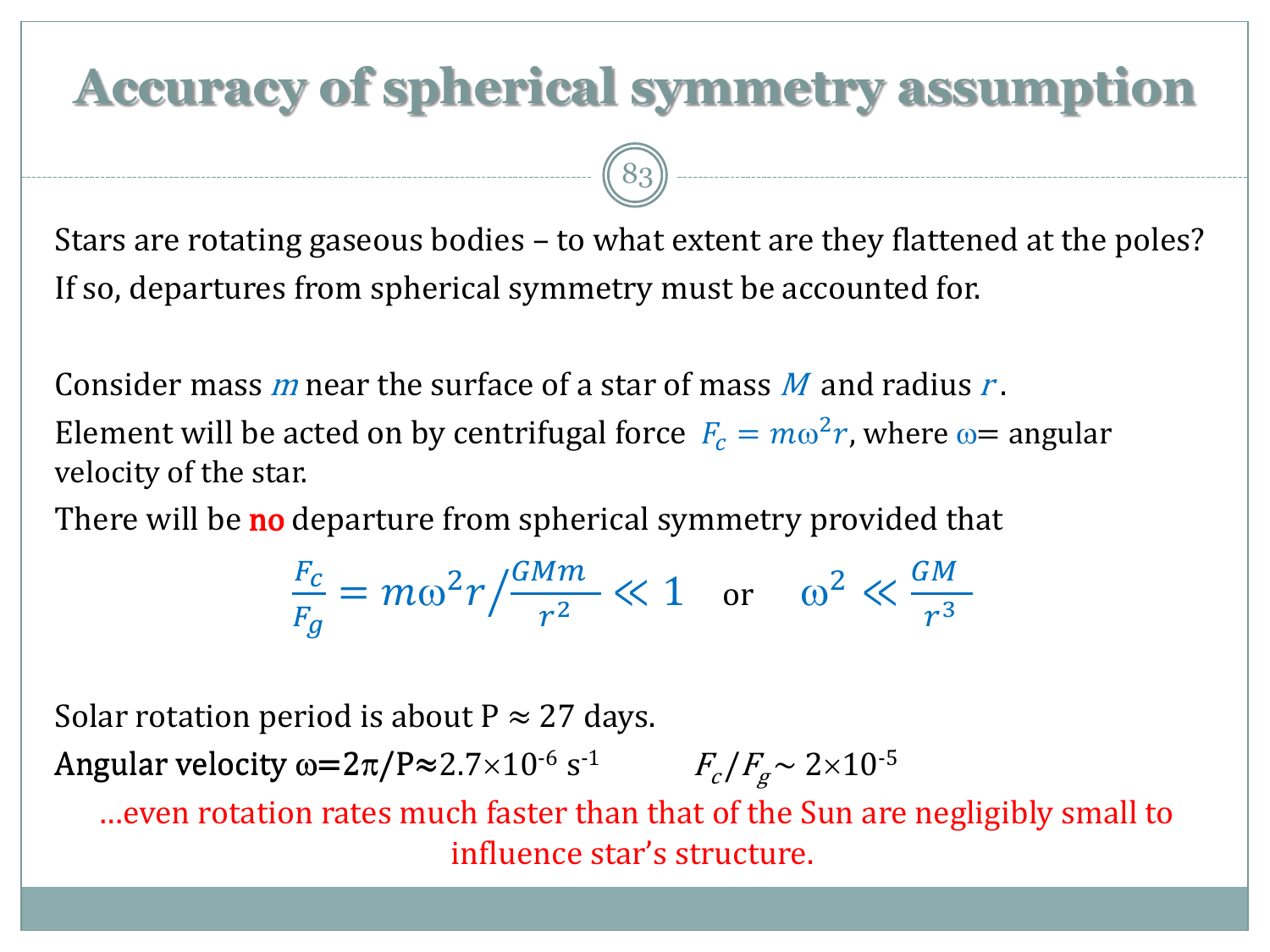#### **Accuracy of spherical symmetry assumption**

 $\begin{pmatrix} 8 & 4 \end{pmatrix}$ 

 $4\pi$ 

 $GP<sup>2</sup>$ 

≈



 $\omega^2 \ll$  $GM$  $\frac{1}{r^3} \approx \pi G \bar{\rho} \Rightarrow \bar{\rho} \gg$ 

For the majority of stars, departures from spherical symmetry can be ignored.

However, some stars do rotate rapidly and rotational effects must be included in the structure equations – can change the output of models.

The Sun Altair **Equatorial Rotation Equatorial Rotation** 9 Hours **25.6 Days** © 2016 www.sacarr.co.ul

 $1.9 \times 10^{8}$ 

 $P^2$ 

 $V = (4/3)$  π  $R^3$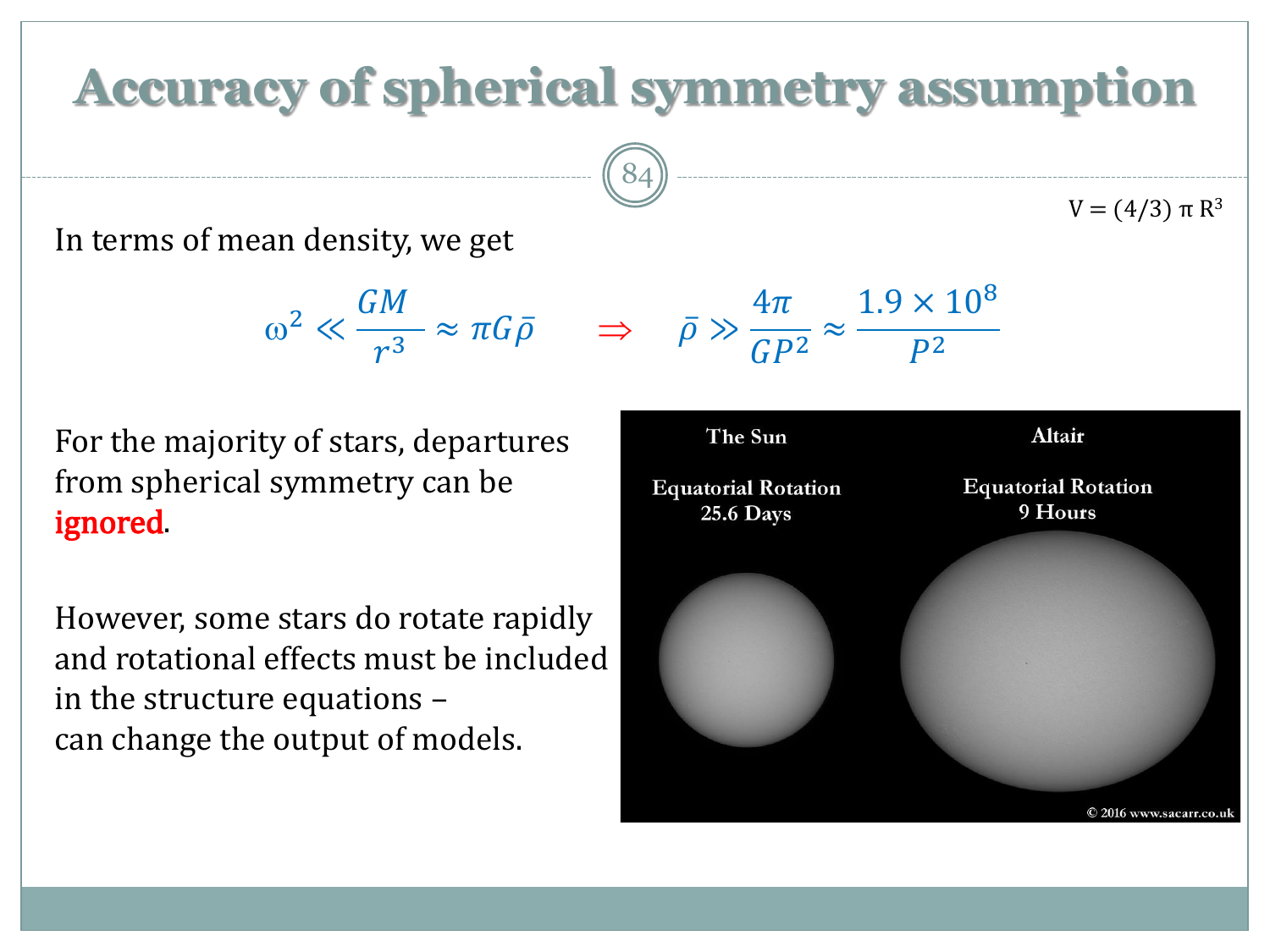#### **Accuracy of spherical symmetry assumption**

 $(85)$ 

#### Isolation?

In the Solar neighborhood, distances between stars are enormous: e.g. Sun's nearest stellar companion is Proxima Centauri at  $d = 1.3$  pc. Ratio of Solar radius to this distance is:

> $R_{sun}$ ⅆ  $\approx 2 \times 10^{-8}$

Two important implications:

- Can ignore the gravitational field and radiation of other stars when considering stellar structure.
- Stars (almost) never collide with each other.
	- Once star has formed, initial conditions rather than interactions with other stars determine evolution.

However, stars in double systems are elongated due to gravitational attraction.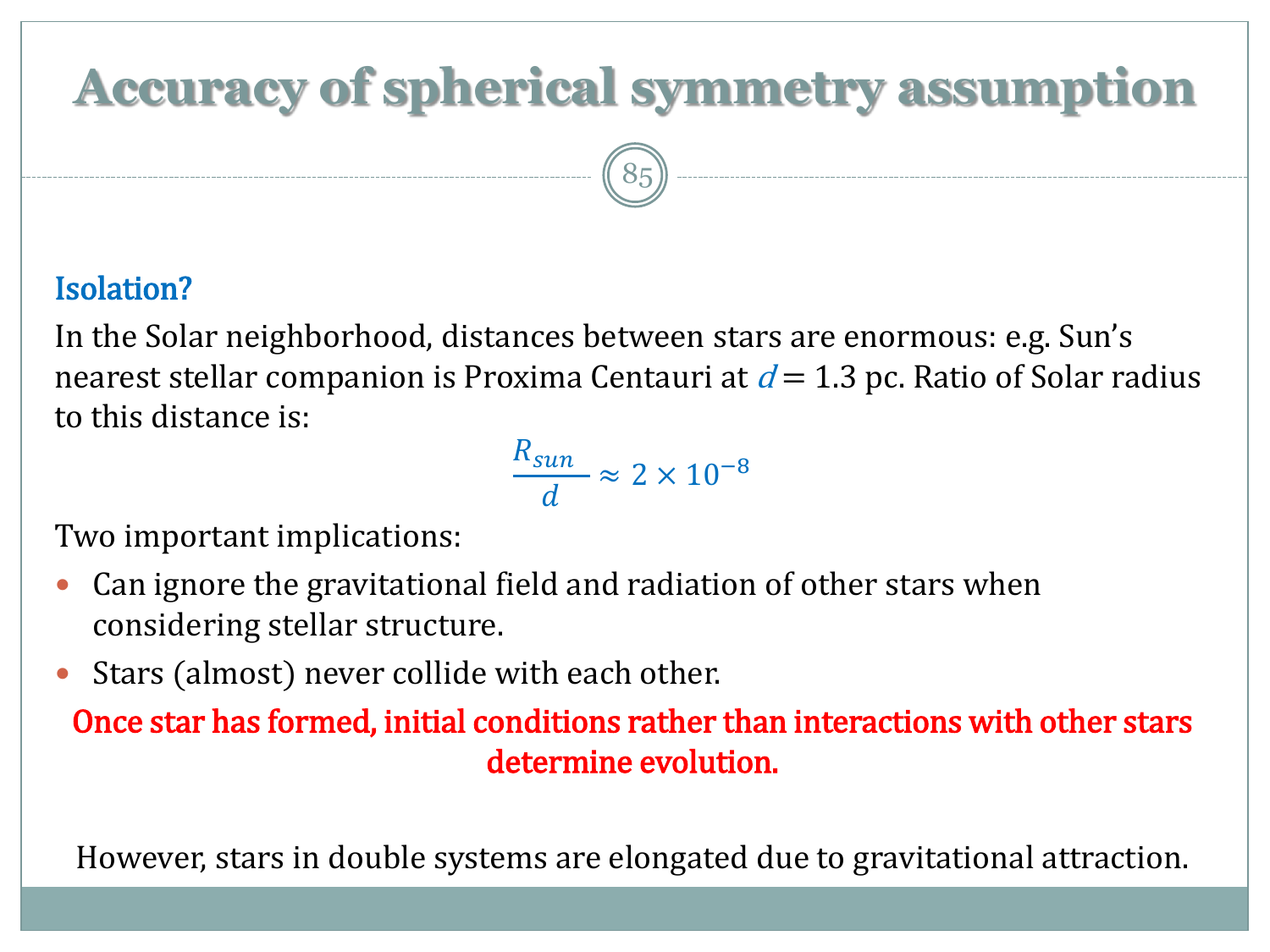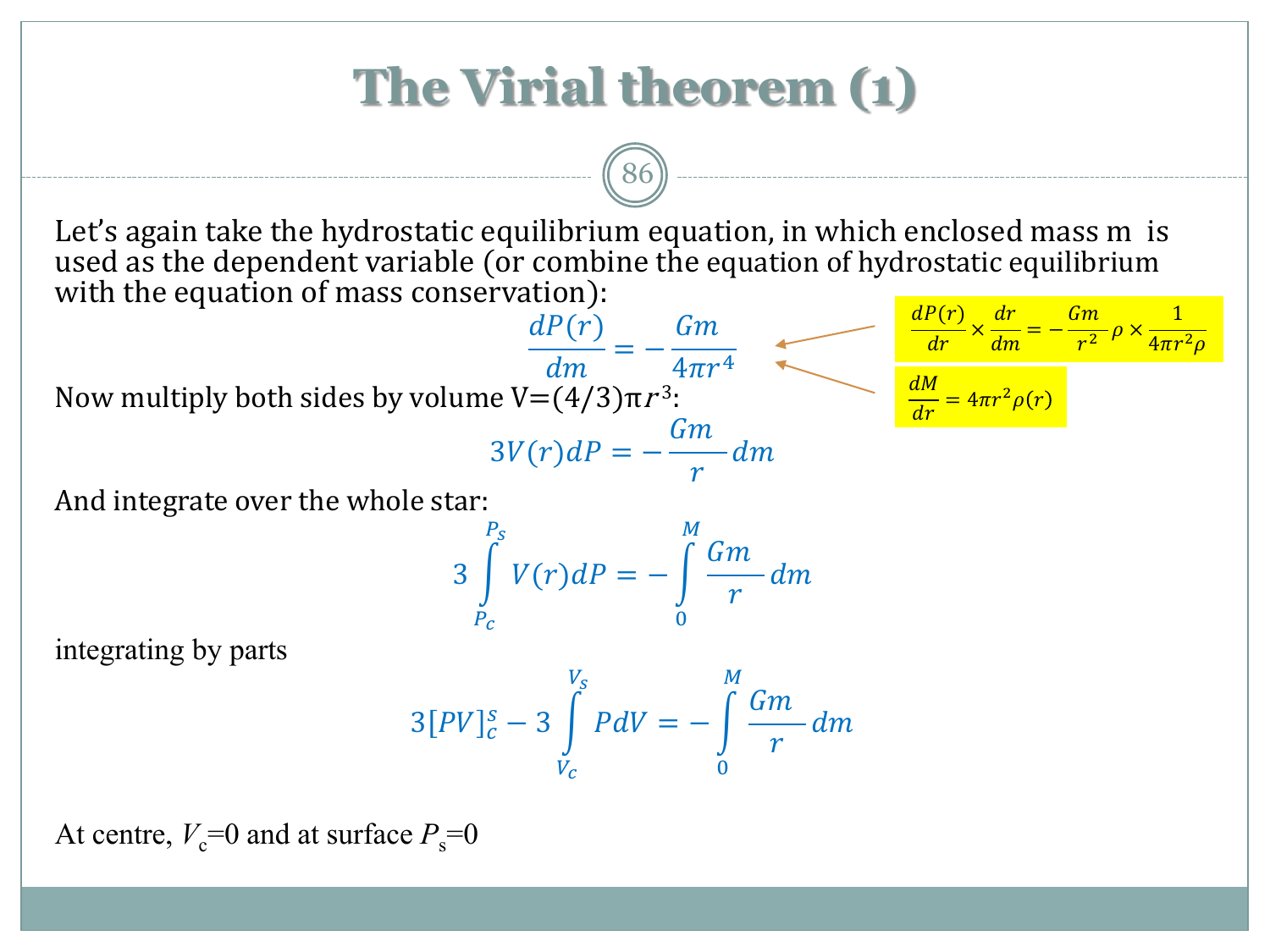#### **The Virial theorem (2)**

![](_page_18_Picture_1.jpeg)

Hence, we have

$$
3\int\limits_{0}^{V} PdV = \int\limits_{0}^{M} \frac{Gm}{r} dm = -E_{G}
$$

Now the right-hand term  $=$  - total gravitational binding energy of the star, or it is the energy needed to spread the star to infinity, or to assemble the star by bringing gas from infinity.

$$
3\int_{0}^{V} P dV = -E_G
$$
 *version of the*  
virial theorem

The left-hand side contains pressure integral. With some assumptions about the pressure, we can progress further.